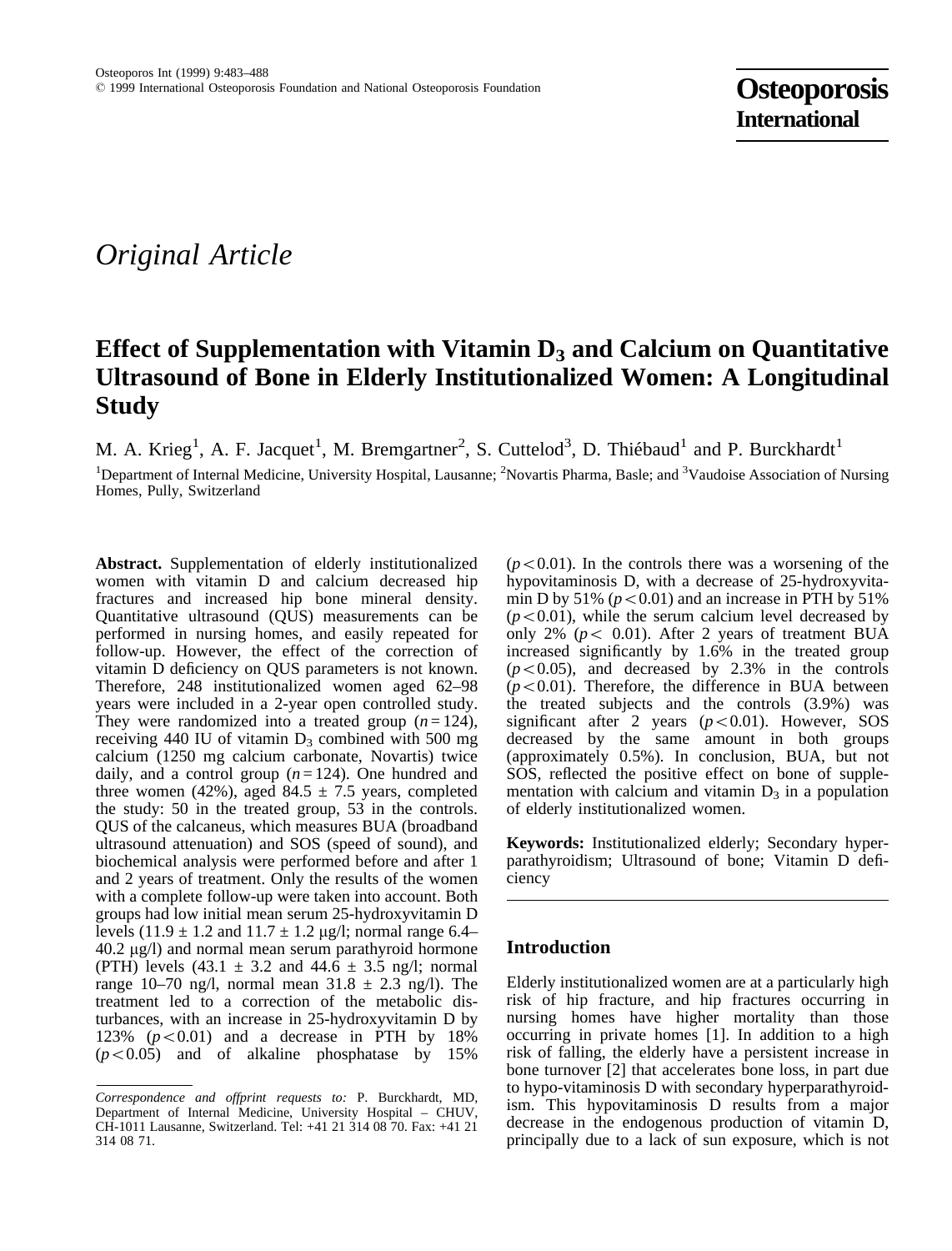balanced by an adequate vitamin D intake [3,4]. The correction of the vitamin D deficiency and therefore of the secondary hyperparathyroidism by combined treatment of subjects living in nursing homes with calcium and vitamin D leads to a significant reduction in nonvertebral fractures – up to 25% after 18 months [3] – the positive effect still being present after 3 years [5]. Calcium and vitamin D supplementation over 3 years also had a beneficial effect on the rate of nonvertebral fractures in a population of healthy ambulatory American men and women aged more than 65 years [6]. On the other hand, in a population of elderly Dutch subjects, living independently in apartments for the elderly person, or in homes for the elderly, Lips et al. [7] showed no effect of vitamin D supplementation without calcium on the incidence of hip fractures and other peripheral fractures.

Quantitative ultrasound (QUS) of bone is increasingly used in evaluating the osteoporotic fracture risk [8,9]. The ultrasonic parameters measured are BUA (broadband ultrasound attenuation), which is the attenuation through the medium of a band of frequencies, expressed in dB/MHz, and SOS (speed of sound), which is the velocity through the medium, expressed in m/s. QUS is able to discriminate normal subjects from subjects with low bone mineral density (BMD) or with fractures due to osteoporosis [10–15], and longitudinal studies showed significant decreases in QUS parameters over time [14,16–18]. Both BUA [19,20] and SOS [19] can predict future hip fracture risk in older women, with a relative risk of about 2 per standard deviation decrease in QUS parameters. This performance is as good as that observed with dual-energy X-ray absorptiometry (DXA) of the hip [12,19,20]. Only very few longitudinal data are available on the effect of specific treatments on QUS parameters. Previous studies have assessed the effect of either hormone replacement therapy [21], bisphosphonates [22] or calcitonin [23] on QUS. All these studies showed that QUS parameters were positively influenced by the treatment in postmenopausal women, whereas in untreated controls QUS parameters showed a significant decrease. In a Swiss population of elderly institutionalized women, QUS parameters (especially BUA) were correlated with the hyperparathyroidism resulting from hypovitaminosis D [24].

The aim of this study was to assess the effect of supplementation with vitamin D and calcium on QUS parameters and metabolic disturbances in elderly institutionalized women.

#### **Subjects and Method**

Two hundred and forty-eight women aged 62–98 years, living in 19 nursing homes in the Lausanne area, were randomized in an open controlled study. The treated group received 500 mg calcium (1250 mg calcium carbonate) and 440 IU vitamin  $D_3$  twice daily (combined by Novartis). The control group received nothing. The drugs were given by the nursing staff, to avoid lack of **Table 1.** Drop-outs from the study

|                                               | Treated<br>group $(n)$ | Controls<br>(n) |
|-----------------------------------------------|------------------------|-----------------|
| Randomized                                    | 124                    | 124             |
| Drop-outs                                     |                        |                 |
| Administrative reasons <sup>a</sup>           | 11                     | 10              |
| Death                                         | 21                     | 26              |
| Missed or refused follow-up                   | 32                     | 30              |
| New treatment of osteoporosis                 |                        | 3               |
| $Psychiatric$ disturbances + severe illnesses | 3                      | $\overline{c}$  |
| Upper GI side effects                         | 6                      |                 |
| Hypercalcemia                                 |                        | 0               |
| Total drop-outs                               | 74                     | 71              |
| Total completing the 2 years follow-up        | 50                     | 53              |

a Closure of one home and refusal of another home to continue the study.

compliance with the treatment by the subjects. All subjects gave their written consent, and the study was accepted by the ethics committee of the Medical Faculty of the University of Lausanne.

Among the 248 randomized women, 103 (42%) had a complete QUS follow-up of 2 years: 50 in the treated group, 53 in the controls. One hundred and forty-five women could not be followed for 2 years. Concerning these drop-outs, there was no difference in any of the measured parameters between the treated subjects and the controls (Table 1). Only 6 subjects (4%) interrupted the treatment because of moderate upper gastrointestinal side-effects. One subject developed hypercalcemia due to primary hyperparathyroidism. In general, the treatment was well tolerated and, in particular, no death has been related to the medication. The relatively high rate of 'missed or refused follow-ups' is partially explained by the difficulty of influencing these elderly women or their families positively once they has adopted a negative attitude towards the study giving no explanation.

Only the results of the women with a complete 2-year follow-up were analyzed and reported here. Since the drop outs were evenly distributed among treated and untreated subjects, the two groups who completed the 2 years of treatment remained comparable (Table 2). They showed no significant differences in any of the measured parameters, except for body mass index (BMI).

All subjects were assessed by QUS of their calcaneus and, if a subject consented, by a fasting serum analysis (calcium, phosphate, 25-hydroxyvitamin D, parathyroid hormone, alkaline phosphatase and creatinine).

Ultrasound measurements were performed at the calcaneus with an Achilles ultrasound apparatus (Lunar, Madison, WI). BUA and SOS through the heel were measured. The reproducibility of the method has been assessed in a previous study [13], when coefficients of variation were 1.8% for BUA and 0.3% for SOS. Quality control was assessed each day of use with a phantom. There was no significant variation in the parameters over time. QUS measurements were all done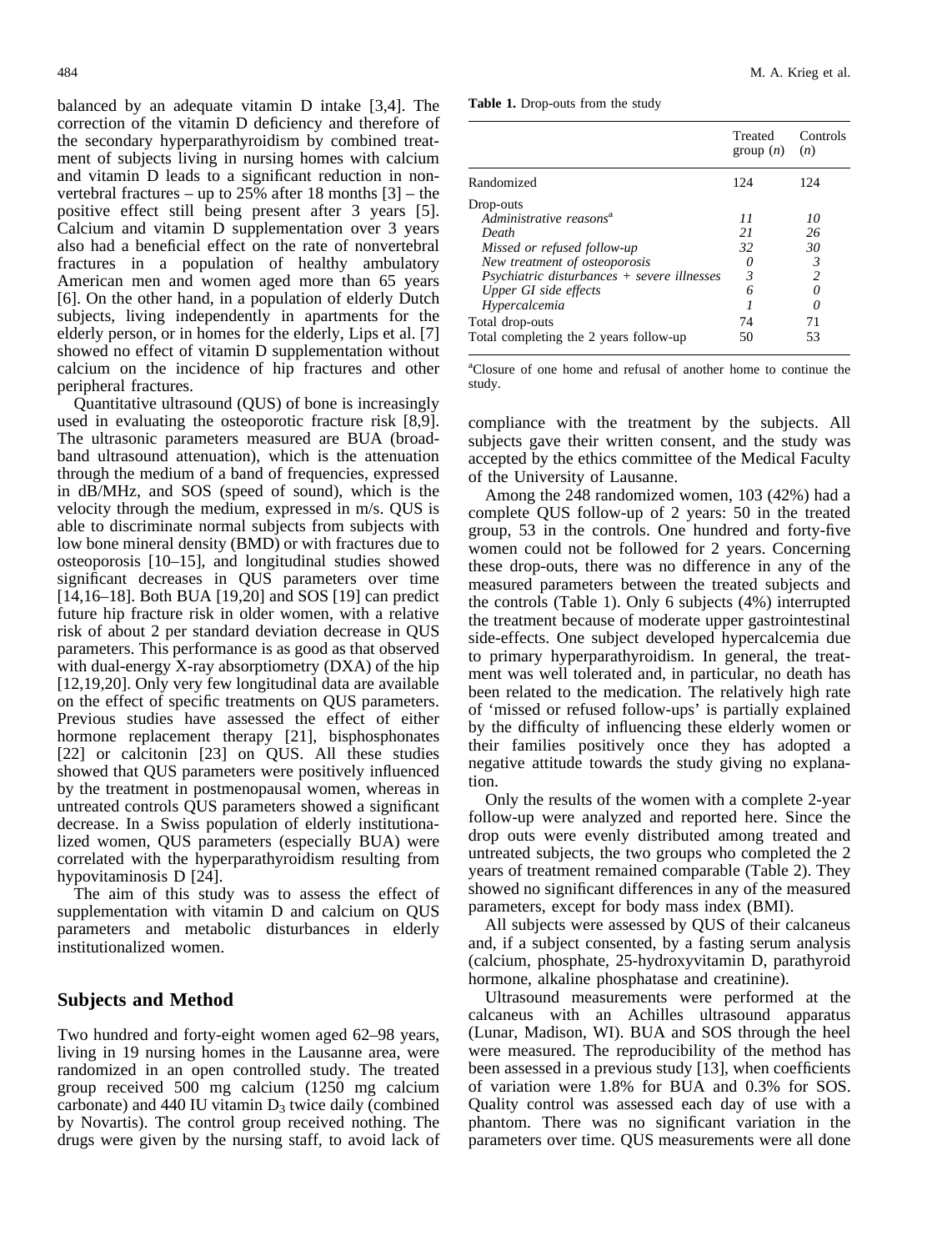by the same investigator (M.A.K.). Since the results are automatically given by the device, they could not be modified.

All biochemical measurements were performed in a masked fashion. Albumin, calcium, phosphate, creatinine and alkaline phosphatase concentrations were measured by standard laboratory methods. Serum 25 hydroxyvitamin D was measured by protein binding assay (Amersham Life Science, Little Chalfont, Bucks, UK); the normal range for Swiss adults is  $6.2-42.0 \text{ µg/l}$ (and for Swiss adults older than 65 years is 4.3–40.5  $\mu$ g/l) [25]. Serum intact parathyroid hormone (PTH) was measured by Allegro (Nichols Institute, San Juan Capristrano, CA), with a normal range for our laboratory of 10–70 ng/l).

For comparisons between independent groups, Mann– Witney *U*-tests were performed. To assess the evolution in each group, Wilcoxon signed-rank tests were performed. The differences were considered statistically significant for  $p$  values  $< 0.05$ . An intent-to-treat analysis was not included in the protocol; in any case, the relatively high rate of refusal for follow-up also excluded further examination of these subjects.

# **Results**

Table 2 shows the baseline characteristics of the two groups of women who completed the 2-year study. There was a significant difference between the treated group and the controls for BMI, but not for age or the ultrasound parameters. Figure 1 shows the evolution of

**Table 2.** Characteristics of the subjects who completed the study

|                                                                         | Treated<br>group<br>$(n = 50)$ | Controls<br>$(n = 53)$      | <i>p</i> value     |
|-------------------------------------------------------------------------|--------------------------------|-----------------------------|--------------------|
| Age (years)<br>Body mass index $(kg/m2)$                                | $84 + 8$<br>$25.7 + 4.8$       | $85 + 7$<br>$23.8 + 5.4$    | <b>NS</b><br>0.042 |
| Ouantitative ultrasound<br>of the calcaneus<br>BUA (dB/MHz)<br>SOS(m/s) | $93.6 + 8.9$<br>$1465 + 25$    | $92.4 + 9.4$<br>$1466 + 22$ | NS<br><b>NS</b>    |

Values are the mean  $\pm$  SD.

**Table 3.** Evolution of the biochemical markers of bone metabolism during the 2 years of the study



Fig. 1. Effect of daily supplementation with 880 IU vitamin D<sub>3</sub> and 1 g calcium on quantitative ultrasound of the calcaneus in 50 elderly institutionalized women (aged  $84 \pm 8$  years) and 53 controls (aged  $85$  $\pm$  7 years). The results are expressed as the mean percentage changes compared with the initial values. After 2 years there was a significant difference between the treated group and the controls for BUA  $(p<0.01)$ ; there was no difference for SOS.  $p<0.05$ ,  $*p<0.01$ compared with initial values.

the ultrasound data. In the treated group, after 2 years, there was a significant increase of 1.6%  $\pm$  0.8% (mean  $\pm$ SEM) for BUA, whereas in the controls there was a significant decrease of  $2.3\% \pm 0.8\%$ . After 2 years there was significant difference of 3.9% for BUA  $(p=0.0016)$ between the treated group and the controls. For SOS, after 2 years, there was a significant decrease of 0.5% in each group with no difference between the two groups.

Due to the potential difficulty of taking blood samples in such a population of advanced age, it was specified in the study design that refusal of the blood analysis was not an exclusion criterion. Seventy-two out of 103 subjects (70%) had a complete biochemical follow-up. Table 3 and Fig. 2 show the evolution of the biochemical markers of bone metabolism during the study. As expected, in the treated group the calcium serum level

|                                                                                         | Treated group ( $n = 34$ )                                            |                                                                           | Controls $(n = 38)$                                                        |                                                                     |                                                                                |                                                                                |
|-----------------------------------------------------------------------------------------|-----------------------------------------------------------------------|---------------------------------------------------------------------------|----------------------------------------------------------------------------|---------------------------------------------------------------------|--------------------------------------------------------------------------------|--------------------------------------------------------------------------------|
|                                                                                         | Initial                                                               | l year                                                                    | 2 years                                                                    | Initial                                                             | l year                                                                         | 2 years                                                                        |
| Calcium (mmol/l)<br>25-hydroxyvitamin D<br>PTH $(ng/l)$<br>Alkaline phosphatase $(U/I)$ | $2.32 \pm 0.02$<br>$11.9 \pm 1.2$<br>$43.1 \pm 3.2$<br>$88.2 \pm 5.4$ | $2.33 \pm 0.02$<br>$29.8 \pm 0.9**$<br>$32.1 \pm 2.4**$<br>$73.9 + 4.5**$ | $2.31 \pm 0.02$<br>$26.5 \pm 1.6$ **<br>$35.5 \pm 2.7^*$<br>$75.7 + 5.1**$ | $2.29 \pm 0.01$<br>$11.7 \pm 1.2$<br>$44.6 \pm 3.5$<br>$86.7 + 4.9$ | $2.24 \pm 0.02$ *†<br>$8.3 \pm 1.1***$<br>$55.4 \pm 4.4**$<br>$87.6 \pm 5.1$ † | $2.23 \pm 0.01***$<br>$5.7 \pm 1.0**1$<br>$67.2 \pm 5.7$ **†<br>$83.6 \pm 5.6$ |

Values are the mean  $\pm$  SEM.

 $*p<0.05$ ,  $**p<0.01$  compared with initial values.

 $\frac{1}{2}p < 0.05$ ,  $\frac{1}{2}p < 0.01$  compared with treated group.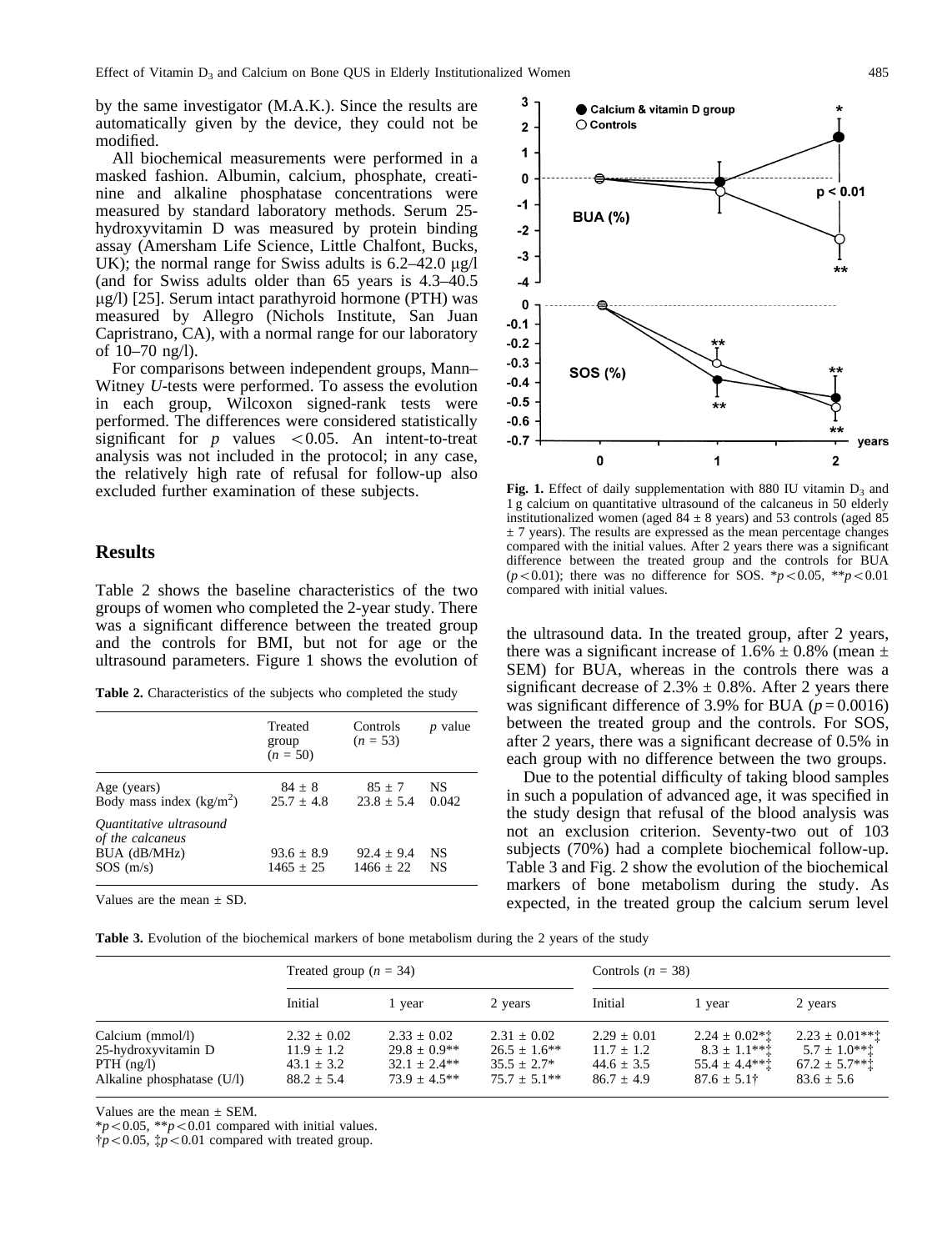

**Fig.** 2. Effect of a daily supplementation of 880 IU vitamin D<sub>3</sub> and 1 g calcium on the mean values of biochemical parameters in 34 institutionalized elderly women compared with 38 controls. After 1 year there was a correction of the metabolic disturbances in the treated group, whereas there was an important worsening of the hypovitaminosis D and the secondary hyperparathyroidism in the controls, with a trend to hypocalcemia. 25 OHD, 25-hydroxyvitamin D; PTH, parathyroid hormone. \* $p < 0.05$ , \*\* $p < 0.01$  compared with initial values.

**Table 4.** Overview of longitudinal studies with quantitative ultrasound of bone (Achilles, Lunar)

| Reference           | Age of the<br>subjects<br>(years) | No. of subjects<br>(treated/controls) | Treatment                                    | Follow-up<br>(years) | Difference between QUS parameters<br>in treated subjects and controls after a<br>2-year follow-up $(\%)$ |              |
|---------------------|-----------------------------------|---------------------------------------|----------------------------------------------|----------------------|----------------------------------------------------------------------------------------------------------|--------------|
| Giorgino, 1996 [21] | $46 - 57$                         | 44/47                                 | Estradiol 50 $\mu$ g/day +<br>progestin      | 2                    | <b>BUA</b><br><b>SOS</b>                                                                                 | 5.8%<br>0.7% |
| Giorgino, 1996 [22] | $42 - 71$                         | 32/42                                 | Alendronate 5 mg/day                         | 2                    | <b>BUA</b><br><b>SOS</b>                                                                                 | 5.1%<br>0.3% |
| Giorgino, 1996 [23] | $50 - 64$                         | 78/34                                 | Nasal calcitonin 200 Iu/day<br>$(1$ month/2) | 2                    | <b>BUA</b><br><b>SOS</b>                                                                                 | 4.2%<br>0.8% |
| This study          | 64–98                             | 50/53                                 | Vitamin D 800 U/day<br>$+$ calcium 1 g/day   | 2                    | <b>BUA</b><br><b>SOS</b>                                                                                 | 3.9%<br>0%   |

remained stable, 25-hydroxyvitamin D increased significantly by 123%, PTH decreased significantly by 18%, and alkaline phosphatase decreased by 15%. In the controls, the calcium serum level decreased slightly but significantly by 2%, 25-hydroxyvitamin D decreased by 51% and PTH increased by 51%. In the treated group, there was no significant difference between the second assessment (after 1 year) and the third assessment (after 2 years) for calcium, 25-hydroxyvitamin, PTH and alkaline phosphatase. The serum phosphate level remained stable in the two groups.

## **Discussion**

This study was performed in a population of very old, institutionalized women, with almost no outdoor life and no vitamin D supplementation. This explains why after 2 years the controls showed a 51% decrease of the serum level of 25-hydroxyvitamin D, the mean value falling below the lower limit of the normal Swiss adult population  $(<6.4 \text{ }\mu\text{g/l})$ . This was associated with a slight but significant decrease in the serum calcium level, and a significant rise in the mean serum PTH level. The latter was already above the normal mean at the beginning of the study [26], and got close to the upper normal limit of 70 pg/l. This means that during the 2 years without supplementation, the metabolic consequences of vitamin D deficiency became worse in these control subjects. As expected, and in agreement with the literature [3], supplementation with vitamin D and calcium corrected this hypovitaminosis D, decreased the relatively elevated serum PTH level, and lowered the serum alkaline phosphatase level. The full metabolic effect of the treatment was already present after the first year and persisted thereafter.

BUA decreased in the control group. Why it decreased in a nonlinear manner remains unexplained. The small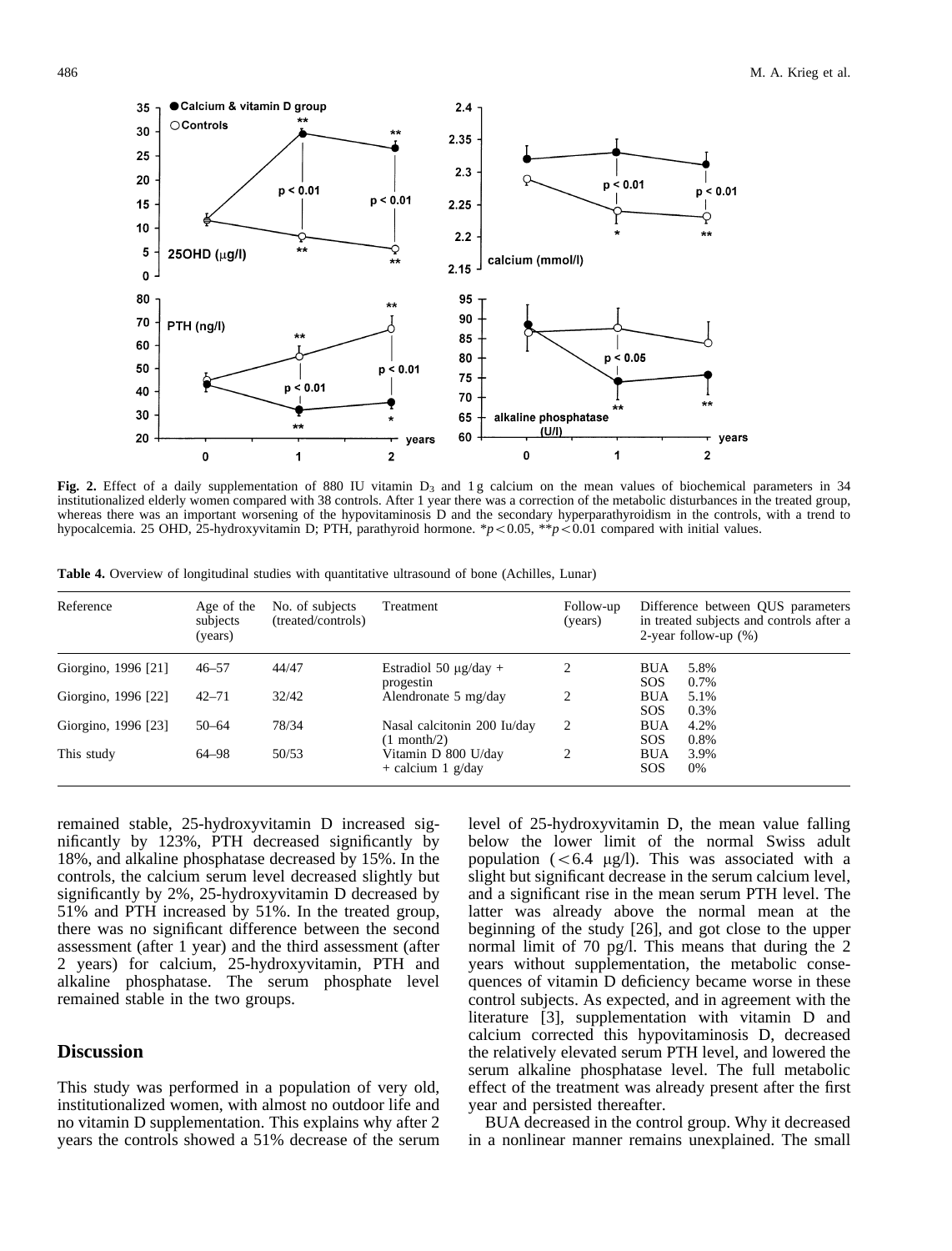decrease after 1 year was below the precision limit of the technique (1.8%) [13]. The decrease over the 2 years was associated with the continuing drop in serum levels of 25-hydroxyvitamin D, and the worsening of the secondary hyperparathyroidism, mentioned above. Compared with the populations of younger women (mean age 67 years) examined by Schott et al. [16] and van Daele et al. [17], who assessed longitudinal changes in QUS parameters, our much older institutionalized women had a higher loss of BUA. The decreases in SOS were similar to that observed by Schott, but higher than that observed by Van Daele. These differences could be explained by the fact that our population consisted of institutionalized elderly women with a rela-tively important and worsening trend toward secondary hyperparathyroidism. In the treated group BUA increased significantly, reflecting the effect of supplementation with calcium and vitamin D. After 2 years the change in BUA differed by 3.9% between the two groups; the values of SOS were not different.

Giorigino et al. [21,22] and Gonnelli et al. [23] found positive effects on QUS parameters in women treated by hormone replacement therapy, bisphosphonates or calcitonin, when compared with controls. Their results differed from ours principally in that the effects of their treatments were also seen in the values of SOS (Table 4). In their treated populations SOS increased significantly or remained stable, whereas it decreased in the controls. This difference from our study, in which the therapeutic effect was seen only with BUA, might be linked to the fact that their study populations were younger than that examined here and probably did not suffer from hypovitaminosis D and secondary hyperparathyroidism. Finally, their therapeutic interventions had different actions on bone metabolism from that of vitamin D, since they directly inhibit bone resorption. The difference may also be explained by the hypothesis that BUA and SOS measure different characteristics of bone (architecture, elasticity), and that our treatment did not act on all of them.

In conclusion, in a population of elderly institutionalized women, BUA but not SOS reflected the correction of hypovitaminosis D and secondary hyperparathyroidism that was obtained by supplementation with vitamin D and calcium over 2 years. Therefore, QUS could be a promising method for evaluating the effects of treatments on bone in groups of osteoporotic subjects.

*Acknowledgement.* We acknowledge the assistance of Jacques Cornuz and Caroline Krieg in preparing the manuscript. This study was presented partially at the 19th Annual Meeting of the American Society of Bone and Mineral Research in Cincinnati, Ohio, USA, September 1997.

# **References**

- 1. Schürch MA, Rizzoli R, Mermillod B, Vasey H, Michel JP, Bonjour JP. A prospective study on socioeconomic aspects of fracture of the proximal femur. J Bone Miner Res 1996;11:1935– 42.
- 2. Garnero P, Sornay-Rendu E, Chapuy MC, Delmas PD. Increased

bone turnover in late postmenopausal women is a major determinant of osteoporosis. J Bone Miner Res 1996;11:337–49.

- 3. Chapuy MC, Arlot ME, Duboeuf F, Brun J, Crouzet B, Arnaud S, et al. Vitamin  $D_3$  and calcium to prevent hip fractures in elderly women. N Eng J Med 1992;237:1637–42.
- 4. Burckhardt P, Gerber S, Jacquet AF, Thiébaud D. Lack of fish is the main cause of vitamin D deficiency in institutionalized elderly Swiss subjects. J Bone Miner Res 1993;8(Suppl 1):S218.
- 5. Chapuy MC, Arlot ME, Delmas PD, Meunier PJ. Effect of calcium and cholecaliferol treatment for three years on hip fractures in elderly women. BMJ 1994;308:1081–2.
- 6. Dawson-Hughes B, Harris SS, Krall EA, Dallal GE. Effect of calcium and vitamin D supplementation on bone density in men and women 65 years of age or older. N Engl J Med 1997;337:670–6.
- 7. Lips P, Graafmans WC, Ooms ME, Bezemer PD, Bouter LM. Vitamin D supplementation and fracture incidence in elderly persons: a randomized, placebo-controlled clinical trial. Ann Intern Med 1996;124:400–6.
- 8. Njeh CF, Boivin CM, Langton CM. The role of ultrasound in the assessment of osteoporosis: a review. Osteoporos Int 1997;7:7–  $22.2$
- 9. Glüer CC, for the International Quantitative Ultrasound Consensus Group. Quantitative ultrasound techniques for the assessment of osteoporosis: expert agreement on current status. J Bone Miner Res 1997;12:1280–8.
- 10. Lees B, Stevenson JC. Preliminary evaluation of a new ultrasound bone densitometer. Calcif Tissue Int 1993;53:149–52.
- 11. Yamazaki K, Kushida K, Ohmura A, Sano M, Inoue T. Ultrasound bone densitometry of the os calcis in Japanese women. Osteoporos Int 1994;4:220-225.
- 12. Schott AM, Weill-Engerer S, Hans D, Duboeuf F, Delmas PD, Meunier PJ. Ultrasound discriminates patients with hip fracture equally well as dual energy X-ray absorptiometry and independently of bone mineral density. J Bone Miner Res 1995;10:243–9.
- 13. Krieg MA, Thiébaud D, Landry M, Burckhardt P. Evaluation de l'os par ultrason quantitatif. Schweiz Med Wochenschr 1996;126:159–63.
- 14. Krieg MA, Thiébaud D, Burckhardt P. Quantitative ultrasound of bone in institutionalized elderly women: a cross-sectional and longitudinal study. Osteoporos Int 1996;6:189–95.
- 15. Reginster JY, Dethor M, Pirenne H, Dewe W, Albert A. Analytical performance and diagnostic efficiency of quantitative ultrasonography of the phalanxes. J Bone Miner Res 1997;12(Suppl 1):F633.
- 16. Schott AM, Hans D, Garnero P, Sornay-Rendu E, Delmas PD, Meunier PJ. Age-related changes in os calcis ultrasonic indices: a 2-year prospective study. Osteoporos Int 1995;5:478–83.
- 17. Van Daele PLA, Burger H, De Laet CEDH, Hofman A, Grobbee DE, Birckenhäger JC, et al. Longitudinal changes in ultrasound parameters of the calcaneus. Osteoporosis Int 1997;7:207–12.
- 18. Cadossi R, Mele R, Masci G, Ventura V, de Aloysio D, Bicocchi M. Fracture risk assessment by quantitative ultrasound at the hand phalanx: 3-year longitudinal study. J Bone Miner Res 1997; 12(Suppl 1):F630.
- 19. Hans D, Dargent-Molina P, Schott AM, Sebert JL, Cormier C, Kotzki PO, et al., for the EPIDOS prospective study group. Ultrasonographic heel measurements to predict hip fracture in elderly women: the EPIDOS prospective study. Lancet 1996;348:511–4.
- 20. Bauer DC, Glüer CC, Cauley JA, Vogt TM, Ensrud KE, Genant HK, et al., for the Study of Osteoporotic Fractures Research Group. Broadband ultrasound attenuation predicts fractures strongly and independently of densitometry in older women: a prospective study. Arch Intern Med 1997;157:629–34.
- 21. Giorgino R, Lorusso D, Paparella P. Ultrasound bone densitometry and 2-year hormonal replacement therapy efficacy in the prevention of early postmenopausal bone loss. Osteoporos Int 1996;6(Suppl 1):Ptu569.
- 22. Giorgino R, Paparella P, Lorusso D, Mancuso S. Effects of oral alendronate treatment and discontinuance on ultrasound measurements of the heel in postmenopausal osteoporosis. J Bone Miner Res 1996;11(Suppl 1):M639.